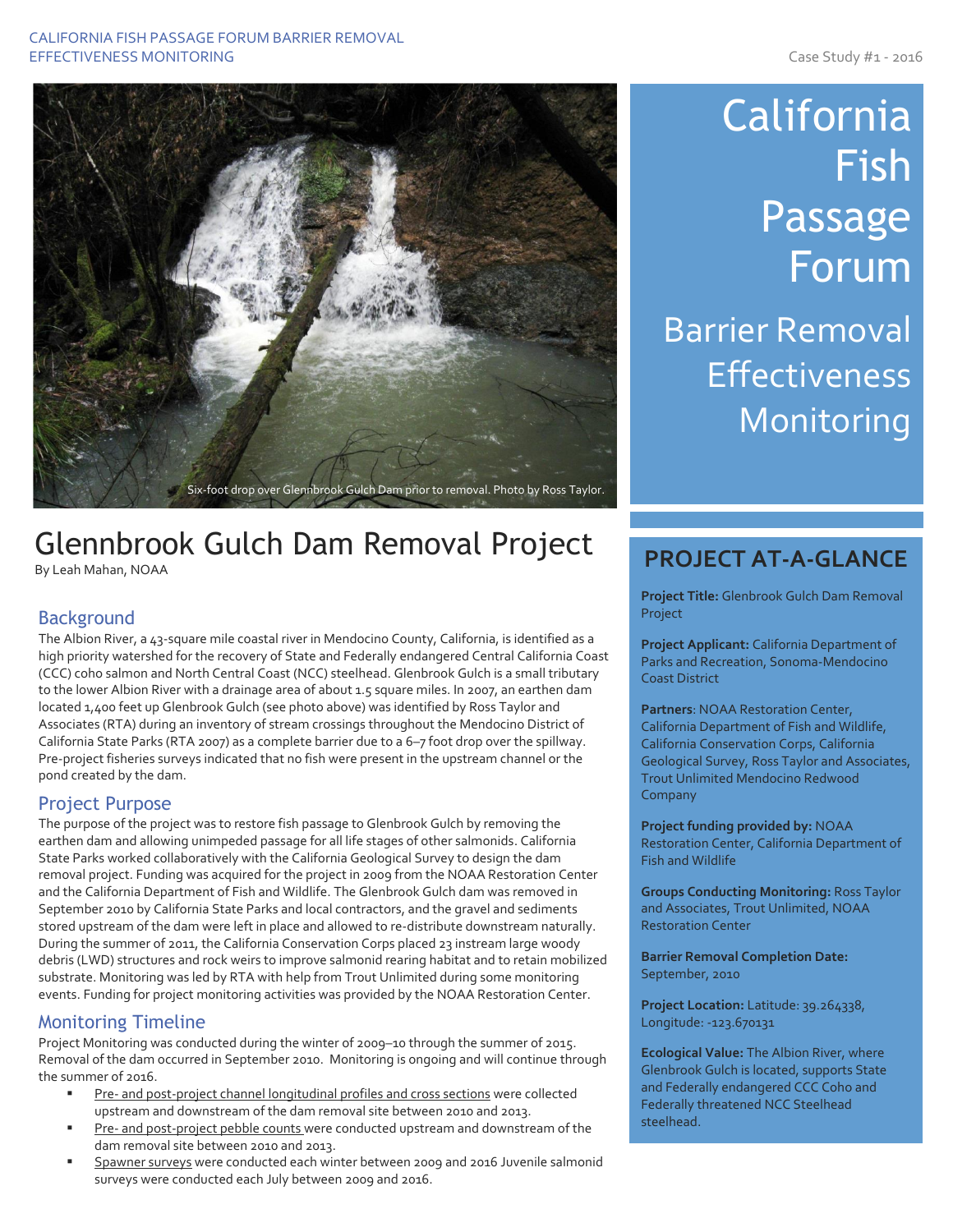### Monitoring Purpose

We wanted to evaluate the rate and extent of juvenile and adult salmonid re-colonization of the previously blocked habitat in Glenbrook Gulch, and measure channel gradient and habitat changes upstream and downstream of the dam associated with stored sediment re-distribution after dam removal.

### Monitoring Methods

#### Channel Longitudinal Profiles and Cross Sections

Between 2010 and 2013, a total of five channel longitudinal profile and cross-section surveys encompassing 2,350 ft. of channel were completed in conjunction with the Glenbrook Gulch dam removal project. About 1,100 ft. of channel was surveyed upstream of the dam location, and 2,250 ft. was surveyed downstream. The five channel profile surveys included one pre-project survey in 2010, one record survey immediately after construction in 2010, and three post-project surveys, in 2011, 2012 and 2013. In addition, five Glenbrook Gulch cross-sections were established and surveyed each summer between 2010 and 2013.

#### Pebble counts

Glenbrook Gulch's channel bed substrate was characterized between 2010 and 2013 using the Wolman Pebble Count method (Wolman 1954) as described by Harrelson et al. (1994). Pebble counts were made along five transects, with three transects located downstream of the dam removal project site. At each transect, 100 measurements were taken.

#### Winter spawner surveys

Spawner surveys were conducted for seven consecutive years starting during the winter of 2009–2010 and continuing through the winter of 2015–2016. Spawning survey methodology was consistent with Part IV of the California Stream Habitat Restoration Manual (Flosi et. al 2010), except markrecapture on carcasses with hog rings and flagging was not conducted. Three surveys were typically conducted each winter and were timed to occur after storms had elevated stream flow to levels conducive for adult fish migration.

#### Summer juvenile fish distribution sampling

Juvenile Distribution Sampling was conducted with a backpack electrofishing unit and followed the NOAA guidelines for sampling ESA-listed salmonids (NOAA 2000). In 2014, dip nets were used to sample the pools.

## Monitoring Results/Discussion

Physical and biological monitoring was conducted at Glenbrook Gulch between 2010 and 2016 to evaluate the fisheries and stream channel response to dam removal. The project aimed to restore coho salmon and steelhead access to blocked habitat, and improve spawning and rearing habitat for these species throughout Glenbrook Gulch. In addition, the project aimed to restore natural sediment transport upstream and downstream of the dam.

Based on the results of the biological and physical monitoring completed during the last six years, the Glenbrook Gulch Dam Removal Project has accomplished its intended purpose. The opened habitat has been recolonized by juvenile steelhead/coastal rainbow trout, and adult and juvenile coho salmon (Figure 6). Spawning and rearing habitat throughout Glenbrook Gulch has been improved. The distance of salmonid distribution upstream of the dam removal project has increased every year since dam removal (Figure 7), and has exceeded the estimated amount of habitat that would be opened when the project was proposed. Through biological monitoring, we learned that Glenbrook Gulch, including the newly opened habitat upstream of the dam removal site, is also serving as important non-natal rearing habitat for coho salmon. Natural redistribution of stored sediment upstream of the dam, coupled with installation of habitat structures downstream, provided a more diverse substrate size and configuration, and improved spawning and rearing conditions for coho salmon and steelhead.

The physical channel characteristics in Glenbrook Gulch, based on longitudinal profile, cross section and pebble count data, changed after dam removal. The 2011, 2012, and 2013 post-project channel profile surveys revealed that the channel head-cut was within the expected extent, and was eventually controlled by a LWD jam 600' upstream of the dam site that was exposed as the stored sediments behind the former dam location began to evacuate. After three post-project winters, the head-cut had not moved upstream of the LWD jam (Figure 1).

|  |  | Table 1. Funding by source and dollar amount for the Glennbrook Gulch Dam Removal design, implementation, and monitoring effort. |  |  |  |  |  |  |  |
|--|--|----------------------------------------------------------------------------------------------------------------------------------|--|--|--|--|--|--|--|
|--|--|----------------------------------------------------------------------------------------------------------------------------------|--|--|--|--|--|--|--|

| Design/Construction Monitoring                      | \$33,000  |                                                                   |
|-----------------------------------------------------|-----------|-------------------------------------------------------------------|
| California Geological Survey (CGS)                  | \$16,500  | <b>Interagency Contract/Services</b>                              |
| <b>NOAA Restoration Center</b>                      | \$16,500  | Grant funding for CGS design and construction monitoring          |
| Implementation                                      | \$218,272 |                                                                   |
| <b>NOAA Restoration Center</b>                      | \$60,858  | Grant funding for dam removal                                     |
| California Department of Fish and Wildlife          | \$157,414 | Grant funding for dam removal, adjacent road decommissioning, LWD |
|                                                     |           | placement                                                         |
| Pre- and post- project monitoring                   | \$124,084 |                                                                   |
| <b>NOAA Restoration Center</b>                      | \$116,739 | RTA via NOAA Fish Passage Monitoring Contract                     |
| NOAA Restoration Center/Trout Unlimited             | \$7,345   | RTA via NOAA/TU Partnership                                       |
| Total Cost of Design, Implementation and Monitoring | \$342,389 |                                                                   |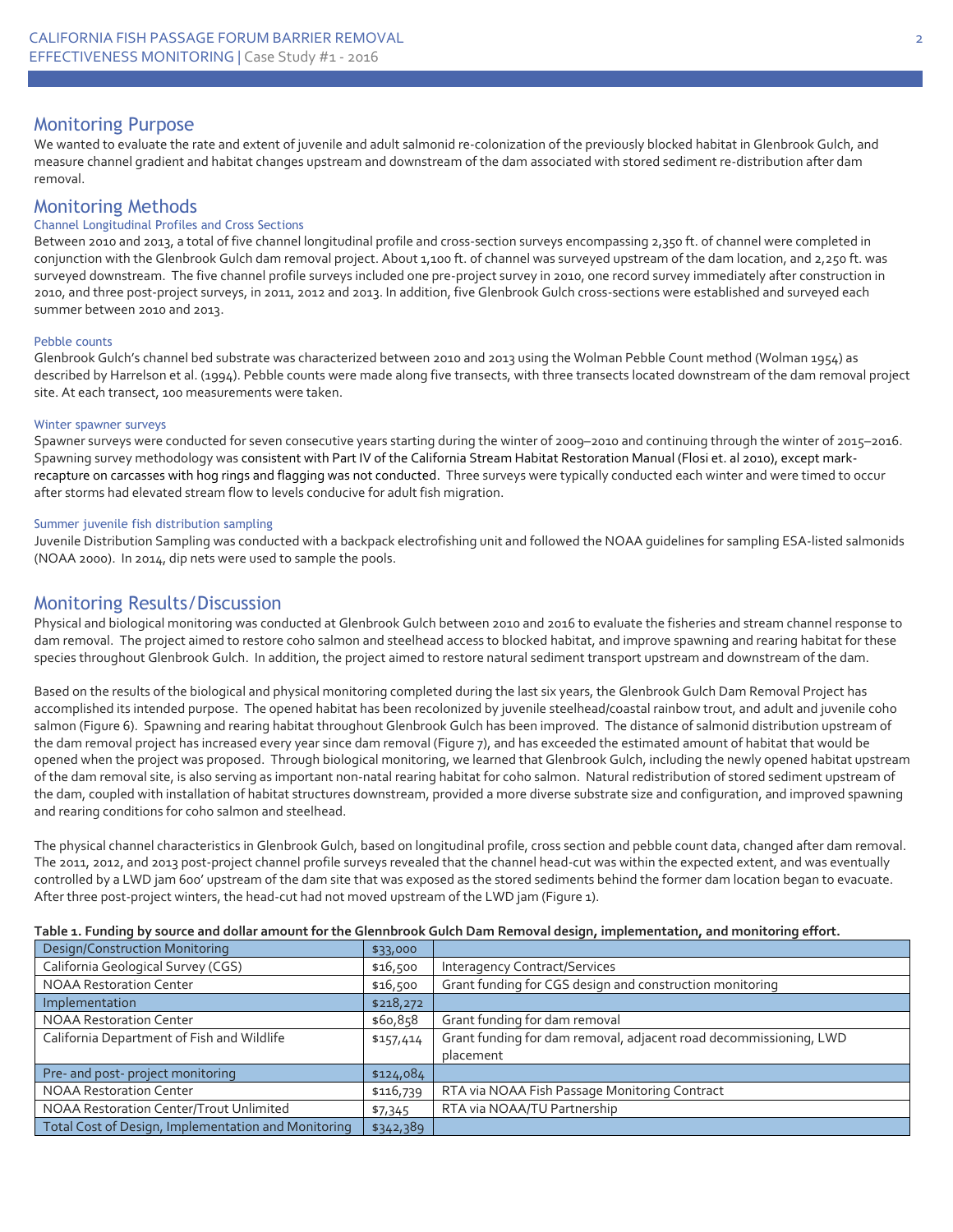

**Figure 1. Pre-project, record, and post-project longitudinal thalweg profiles** substrate deposition. **of the Glennbrook Gulch channel, 1,100 to 1,800 feet.**

Pebble counts, longitudinal profile surveys, and direct observation by RTA confirmed the re-distribution of stored sediments downstream of the dam site in the 3 years following removal. The channel immediately upstream and downstream of the dam was initially aggraded with sediment, but has since down-cut (Figure 1). The habitat structures installed in 2011 have trapped spawning sized substrate throughout the reach downstream of the former dam site. Pebble counts between 2010 and 2013 documented a shift to smaller size particles downstream of the project site over time, providing for better spawning habitat, as evidenced by adult coho salmon utilization. Prior to dam removal, the channel downstream of the dam was dominated by bedrock and there were several chutes and jumps that could impede salmonid movement during low flows. By 2014, channel adjustments and aggradation from sediment transport downstream of the dam resulted in reduction of these drops, and made them much more passable. For example, what had once been an 18-inch drop near the confluence of Kaisen Gulch and Glenbrook Gulch, and the upstream bedrock chute was backwatered due to

A pool was formed by the LWD jam located 600 ft. upstream of the dam, and this pool was immediately occupied by juvenile steelhead within weeks of dam removal. Also, in most of the years sampled after dam removal, juvenile salmonids were observed rearing in this LWD formed pool during July sampling. In the winter of 2012-2013, within the head-cut immediately upstream of the project, an alder tree fell across the channel, and on subsequent storms this tree captured additional wood and scoured a pool. The 2013 biological sampling found fourteen age-0 coho salmon rearing in this newly formed pool. Two of the three coho salmon redds observed upstream of the dam site since removal (in winter 2012-2013 and 2014-2015), were constructed in newly exposed or deposited substrate resulting from the project. In 2015, a coho salmon redd was found in substrate that had collected near a habitat structure installed downstream of the dam site as part of the 2011 in-stream restoration. These observations underscore the importance of in-stream features such as wood and boulders for creating spawning and rearing habitat.



**Figure 2. Number of juvenile coho and steelhead, and occurrence of spawning adults, upstream of Glennbrook Gulch Dam before and after removal.**

Recolonization of the newly opened habitat was first accomplished by juvenile steelhead/coastal rainbow trout immediately following dam removal. Each year after project implementation, through the summer of 2013, steelhead/coastal rainbow trout were found further upstream than the previous year(s). Coho salmon adults returned to Glenbrook Gulch in the third and fifth winters after dam removal, and both times established redds upstream of the dam removal site in newly configured gravels. Abundant numbers of juvenile coho salmon were documented throughout Glenbrook Gulch each summer after spawning fish were observed the previous winter (2013 and 2015). To date, juvenile steelhead/coastal rainbow trout have recolonized 1,250 ft. of habitat upstream of the dam site, and juvenile coho salmon have recolonized 1,750 ft. upstream of the dam site. To date, adult coho salmon have spawned up to 2,200 ft. upstream of the former dam site (Figure 3). Two of the three coho salmon cohorts have re-established in the Glenbrook Gulch watershed as of July 2015.

During the first, second and fourth winters following dam removal (2010-2011,2011–2012, and 2013–2014), there was very little rainfall during December and January, and may have resulted in insufficient flows for adult coho salmon movement into Glenbrook Gulch. This observed absence of spawning activity in Glenbrook Gulch could have also been related to depressed Mendocino Coast adult coho salmon populations in general during these years. The winters of 2012–2013 and 2014–2015, when spawners returned, had frequent rain events during the period of coho salmon migration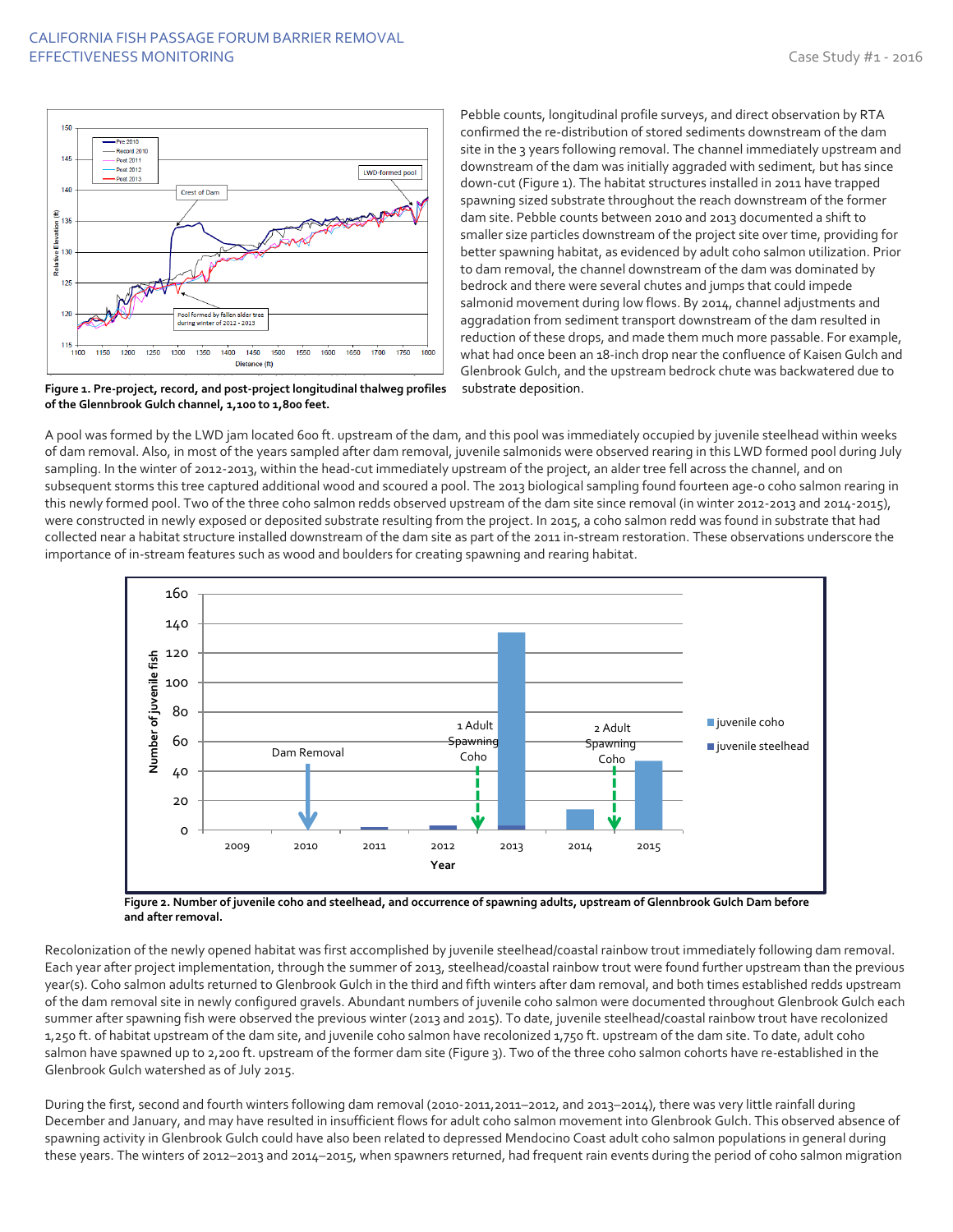that likely provided several opportunities for adult coho salmon to migrate into coastal rivers along the Mendocino Coast and access smaller tributaries for spawning.



 **Figure 3. Distance (ft.) of juvenile and adult salmon and steelhead recolonization above the Glenbrook Gulch dam removal site after barrier removal in 2010.**

One major challenge to achieving long-term viability of Glenbrook Gulch's coho salmon population is adequate over-summering streamflow; an issue facing many coastal northern California watersheds. The severity of several consecutive dry years has caused reaches of Glenbrook Gulch to either dry up or be reduced to isolated pools; resulting in direct mortality of juvenile coho salmon or significantly reducing growth rates and condition factors. The flow issue was further exacerbated in 2014 by a marijuana grow at the headwaters of Glenbrook Gulch upstream of the dam removal site. Glenbrook gulch was dry for long stretches, and algal growth was prevalent in pools exposed to the sun. RTA was unable to determine the extent of salmonid distribution in 2014 past 900 ft. upstream of the dam due to the active illegal marijuana grow on State Park lands. From observations at the furthest extent of the survey, RTA was unsure whether Glenbrook Gulch had surface flow and could support fish upstream of this location in 2014. A marijuana grow was also found in 2010 in the Glenbrook Gulch watershed, which likely resulted in summer low flow and reduced habitat as well. In two of the six years sampled (2010 and 2014), illegal marijuana growing was discovered within the watershed. This issue is prevalent throughout the north coast of California and is likely reducing available summer habitat for salmonids.

Although adult coho salmon did not spawn in Glenbrook Gulch until the third winter after project implementation ten juvenile coho salmon were found throughout the lower 900 ft. of Glenbrook Gulch (up to 500 ft. downstream of the dam site) in 2011, one year after dam removal. It is likely that these fish entered Glenbrook Gulch from the Albion River because no adult coho salmon or completed redds were observed in Glenbrook Gulch during the 2010-2011 spawner surveys. This demonstrates the importance of these small coastal tributaries for nonnatal rearing, and documents juvenile coho salmon movement into Glenbrook Gulch from other parts of the Albion River.

In the past, fish passage restoration projects were primarily focused on achieving adult passage to upstream habitat, and design standards and measures of success were focused on how the project would

accommodate adult returns. More recently, juvenile passage has gained higher importance and most fish passage projects are designed to meet both juvenile and adult passage needs, wherever possible. Glenbrook Gulch studies shed light on the role this and many other small coastal tributaries play in spawning, juvenile rearing, AND non-natal rearing of coho salmon. Current fish passage efforts should consider all three of these life cycle needs in the context of the local river basin when prioritizing, funding and implementing projects.

This project aimed to open 0.66 miles of habitat for coho and steelhead and restore channel function, gravel quality and habitat complexity. The project addressed important recovery actions for both of these listed species. To date, it has opened 0.68 miles for coho salmon and 0.23 miles for steelhead. The upstream extent of recolonization is likely limited by water availability and spawner access. Each year, juvenile salmon have moved further upstream of the dam removal site (Figure 7). Future monitoring will observe further recolonization and habitat utilization in the Glenbrook Gulch watershed.

Another major benefit of the project is that it restored habitat complexity downstream of the dam. Sediments released from the dam removal were sorted and trapped in habitat structures downstream, which improved spawning and rearing habitat, and passability in lower Glenbrook Gulch. These are all important actions that address the limiting life stages of both coho salmon and steelhead. Results show that the restored habitat was utilized by all life stages of each of these species.

#### Planning/Implementation Considerations for Future Projects

- Winter and summer streamflow for access to, and out of spawning and rearing habitat is should be considered as part of evaluating project priority and expectations.
- Projects should consider juvenile natal and non-natal summer and winter rearing habitat in addition to adult spawning habitat when prioritizing, implementing and monitoring fish passage projects.